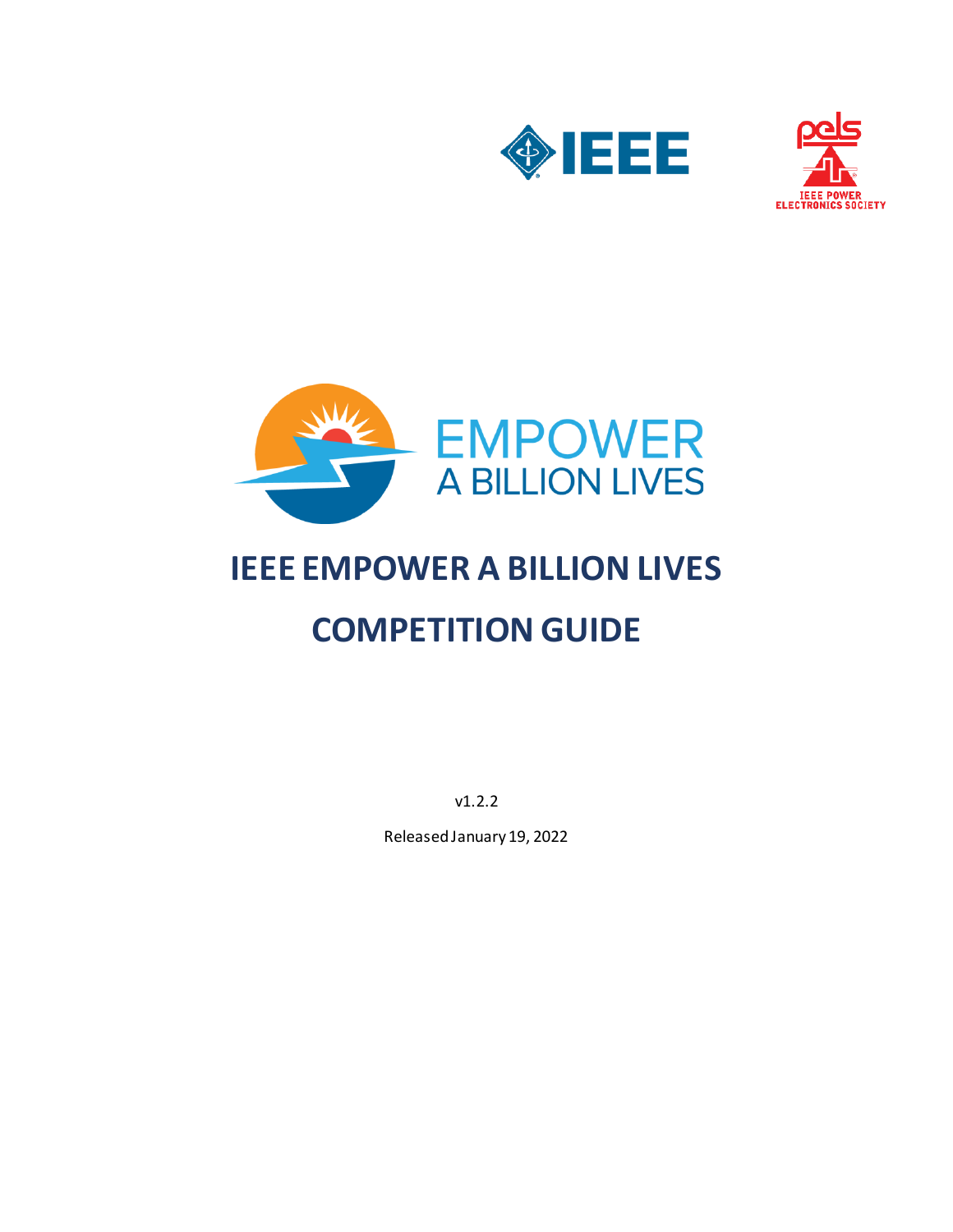



## **OVERVIEW**



**IEEE** 



## **The Challenge: To Accelerate Scale in Energy Access**

IEEE Empower a Billion Lives (EBL) is a biennial global competition, which challenges teams from around the world to develop innovative solutions that can bring cost-effective energy, and its life transforming impact, to billions of unserved and underserved people. The competition encourages a holistic approach by evaluating technology, social impact, and business models of competing solutions. Winning teams will demonstrate success through field-testing and a path to rapid scaling of their solutions. For more information, visit: [www.empowerabillionlives.org.](http://www.empowerabillionlives.org/)

## **Need for the Competition**

#### **Grand Challenge**:

Three billion people around the world live in severe energy poverty, including 770 million who live without electricity access. Providing affordable energy access to them can dramatically impact their living standard, health, education, productivity and ability to be a part of modem society. Many programs and initiatives have been doing stellar work in tackling energy poverty, but much remains to be done. The centralized electricity grid is not the optimal choice for remote and rural applications, due to environmental impact, cost, mismatch to user needs and challenges around financial feasibility. Decentralized solutions, such as solar home systems and microgrids, have emerged as a response to shortcomings of the centralized grid approach, but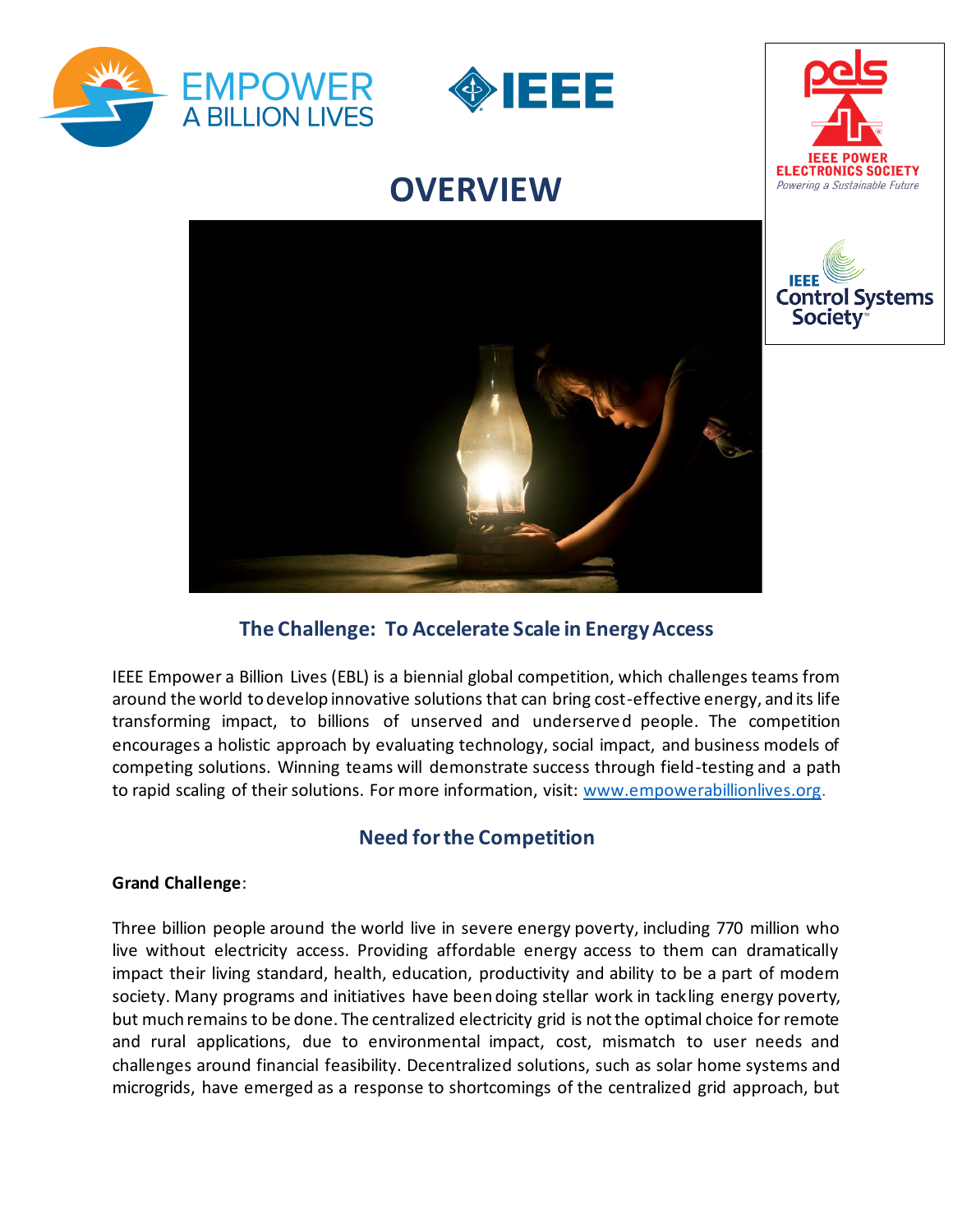affordability, scalability, interoperability and societal and technical sustainability remain a key challenge. Such decentralized scalable plug-n-play solutions that can be rapidly deployed also impact energy poverty and energy equity in the more developed nations, as well as energy resiliency for communities that are impacted by climate change or major societal disruptions and displacement. Solving energy poverty using mature and proven 20th century solutions, an obvious path forward, could result in an additional 3.8 gigatons per year of carbon emissions - an environmental catastrophe! New solutions that can scale are clearly needed!

#### **Our Approach:**

IEEE Empower a Billion Lives (EBL) is a recurring global competition organized by the IEEE Power Electronics Society<sup>1</sup>, to crowdsource regionally relevant innovation to accelerate deployment of energy access solutions in the affected areas.

It is anticipated that fast moving  $21^{st}$  century technologies with rapidly declining prices<sup>2</sup> can allow a holistic approach to the design of energy solutions to address the needs of families and communities living completely off-grid or suffering from energy poverty in the broadest sense. Effective solutions should be economically viable today, and should be able to provide continuing value to the families and communities as they improve their lives.

A primary focus for EBL is to help develop new energy-access, energy-equity, and energyresiliency solutions with reduced technology and market risk. Another is to prove out new business models which show impact and scale can be achieved with economically viable and environmentally sustainable solutions.

EBL-I was a great success by all measures and the visibility it received globally was beyond our expectations. It attracted 470 teams from 70 countries, which through a process involving five regional competitions and field testing conducted across four continents, resulted in 23 teams participating in the global finals in Baltimore, Maryland, US, in 2019. Over \$500K was given to the selected teams in support and awards. The EBL-I competition has attracted more than a hundred articles, an active presence on social media, thousands of blog postings, and press releases with over 30,000 views of the EBL website,and 500,000 impressions. EBL also won the prestigious Summit Humanitarian Award in 2019 presented by the American Society of Account Executives. Please visit [www.empowerabillionlives.org](http://www.empowerabillionlives.org/) for more details on the competition, the winning teams, and their continued impact.

#### **The EBL-II Competition:**

Competing teams will develop and demonstrate in target communities, technically innovative solutions to address the needs of the rapidly growing global energy access market of 3 billion people. These solutions also need to demonstrate business viability and the potential for rapid scaling. The competition consists of two online rounds, followed by a regional field-testing round, and concluding with a global final round.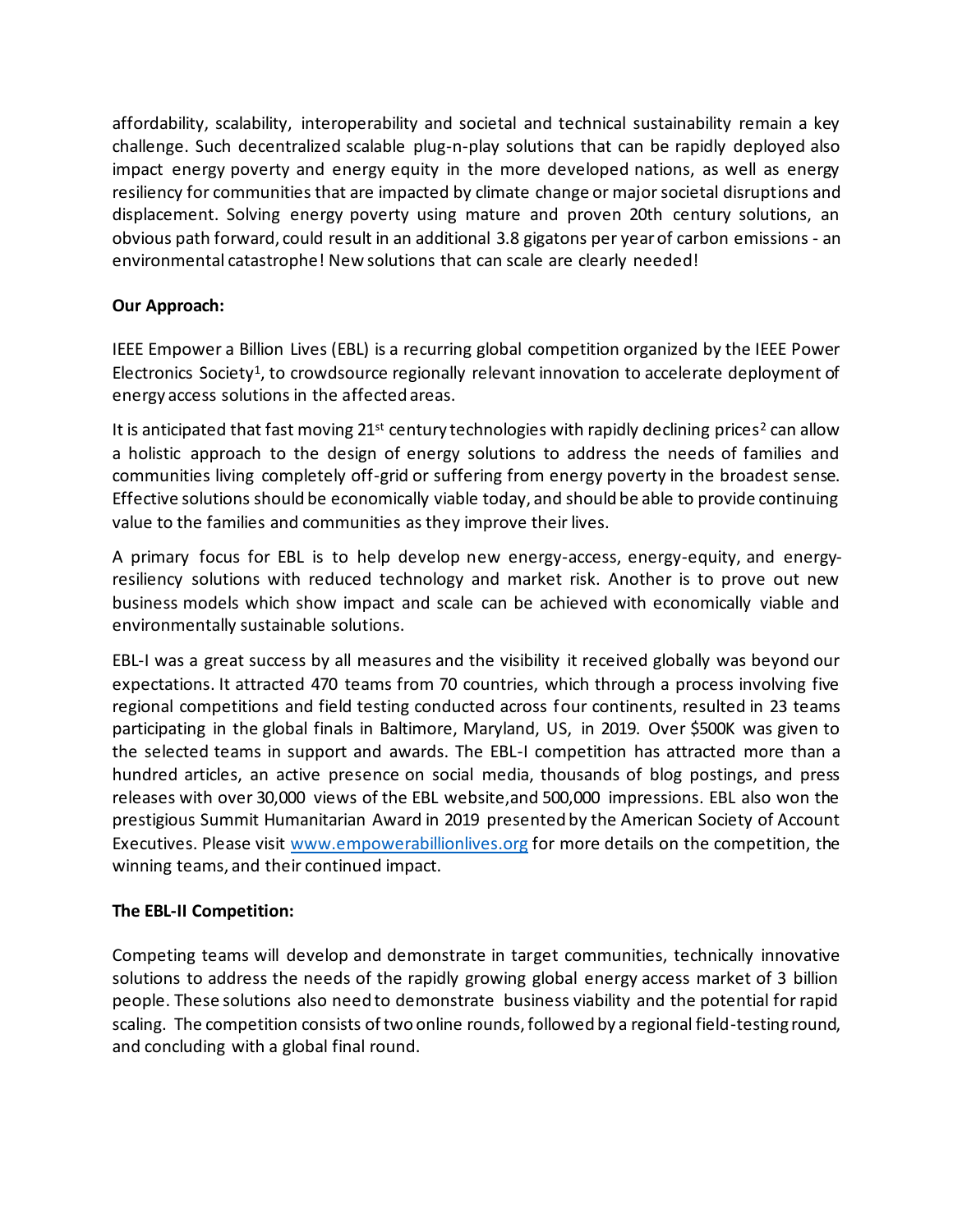- **Round 1 - Concept Paper Submission:** Teams will submit Concept papers online. Teams meeting the requirements, as noted by judges, will be invited to submit full proposals of their solution for the Second Round.
- **Round 2 - Full Proposal Submission:** Teams will be invited to submit their full proposals. Teams meeting the requirements, as noted by judges, will be invited to field-test their solution. In case of teams participating in the 'Student Team' category, demonstration of solution capabilities in an equivalent laboratory setting may be acceptable.
- **Regional Field-testing**: Accepted teams will field-test their solutions and will utilize a provided data-logger for verification. Successful teams will be invited to the EBL II Global Final at the discretion of the EBL Judges where they will show the results of their field testing, including an interview with the solution end-user and the fieldtesting data. At the discretion of the judges and EBL, the top few student teams may also be invited to the Global Final.
- **Global Final**: All succeeding teams will compete in the Global Final. The total anticipated prize purse is in excess of \$300,000.

#### **Impact**:

Ongoing competition cycles will drive a continuous learning process leveraging past learnings and rapid technology advances to deliver tremendously impactful solutions. EBL believes that rapidly changing technologies offer a unique opportunity to crowdsource innovation globally with crossdisciplinary teams, to spark creativity that can generate unexpected outcomes – the heart of the competition is this WOW! factor. Teams offering affordable and innovative solutions to energy access can win recognition on a global stage and also see financial success.

The impact of affordable energy access on families and communities can be profound, providing positive outcomes in areas of health, food security and resilience, access to water, education, increased productivity, digital and financial inclusion, and livelihood and lifestyle changes.

1-Institute of Electrical and Electronics Engineers (IEEE) is the world's largest technical organization with over 420,000 volunteers in 160 countries**. 2**-'Exponential' technologies may include PV solar, energy storage, power electronics, internet of things, decentralized control, communications, edge computing, pay-as-you-go, mobile wallets, block-chain, data analytics, etc.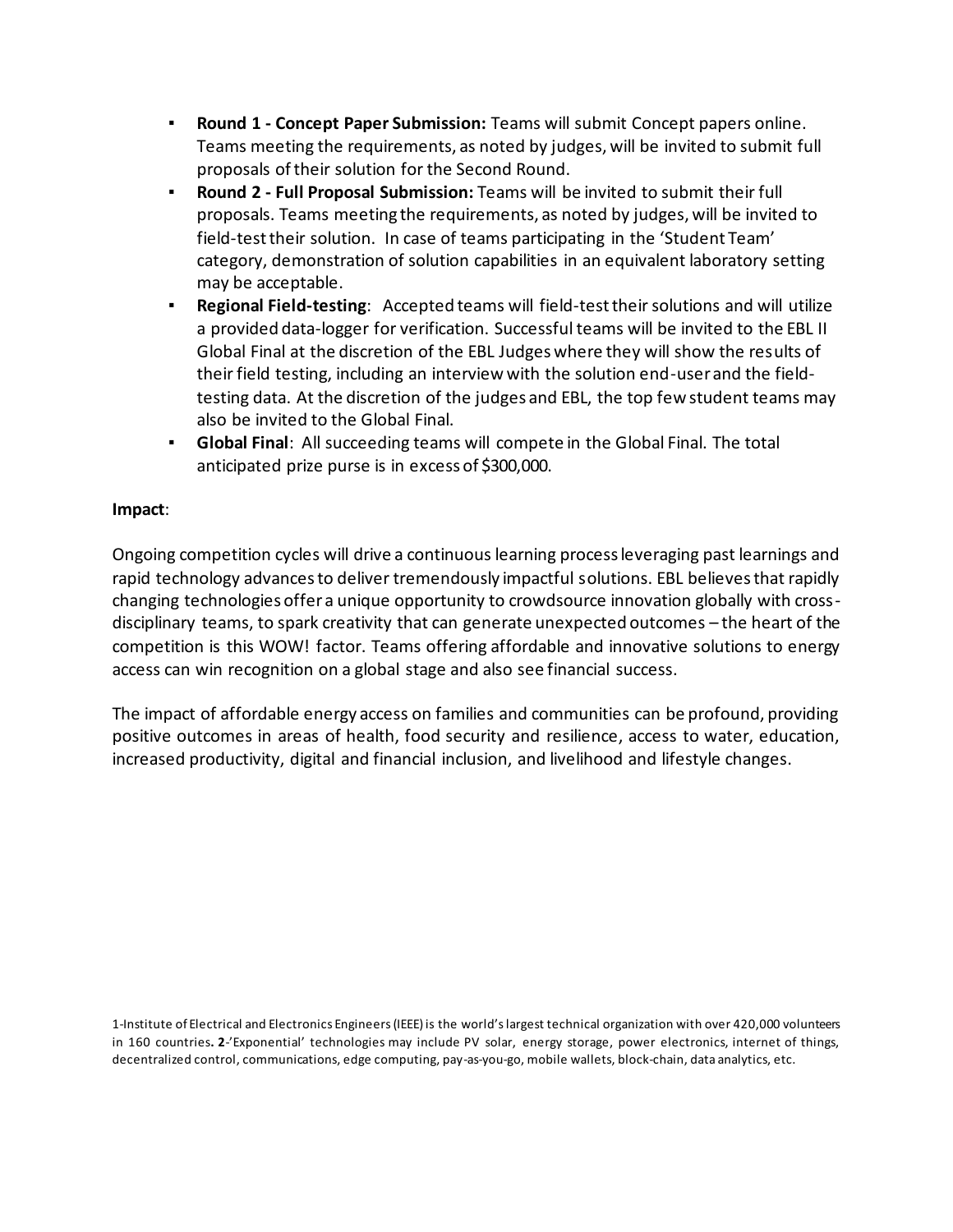



## **IEEE EMPOWER A BILLION LIVES COMPETITION**

## Accelerating Scale in Energy Access

## **COMPETITION PARTICIPATION GUIDELINES & METRICS**

#### **EBL II – COMPETITION SCHEDULE:**

Empower a Billion Lives Competition (EBL II) will consist of two competition rounds in three stages –Online Round, Field Evaluation, and a Global Final Round. Field testing will be carried out between the online round and final competition. The EBL final round for EBL II will be held in Detroit, Michigan, US in 2022. The EBL competition will operate on a two-year cycle, with online rounds in the first year, followed by field tests and a global final in the second year.

#### **COMMON REQUIREMENTS:**

The Empower a Billion Lives competition invites teams to submit proposals addressing key challenges in the scaling of energy access solutions. A key EBL objective for energy impoverished families and communities is to facilitate their digital and financial inclusion in society and to stimulate productive uses of energy to support assimilation into the global economy.

From a technical viewpoint, proposed solutions are likely to address key issues such as real-time control and operation of the system, load management and system optimization, and should meet both current and future customer needs. However, EBL is really seeking innovative (WOW!) ideas that fulfill the basic energy access needs of the families and communities, possibly in a completely different manner. In all cases, solutions do need to address business issues such as capital and operating costs and show a business model that is economically viable. Solutions should provide at least the equivalent of ESMAP Tier 2 access in terms of functionality enabled, which is a minimum of 50W (for 30 minutes), and more than 200Wh per day.

#### **COMPETITION TRACKS:**

EBL specifically targets two groups as consumers of energy access solutions – the single family and the community. The typical family earns less than \$1500 per year and lives in a low population density rural community, which has 20-1000 homes (see Appendix I for more details). Successful EBL solutions will solve energy access problems for both groups – some in a decentralized bottom-up manner, and some in a centralized top-down manner. The traditional approach has been through electricity generation and delivery, but there may be other solutions that take a completely different approach, and still achieve the desired objectives. EBL would like to encourage teams to focus on the broad goals, and to offer solutions that solve the technology and business issues and are able to demonstrate impact.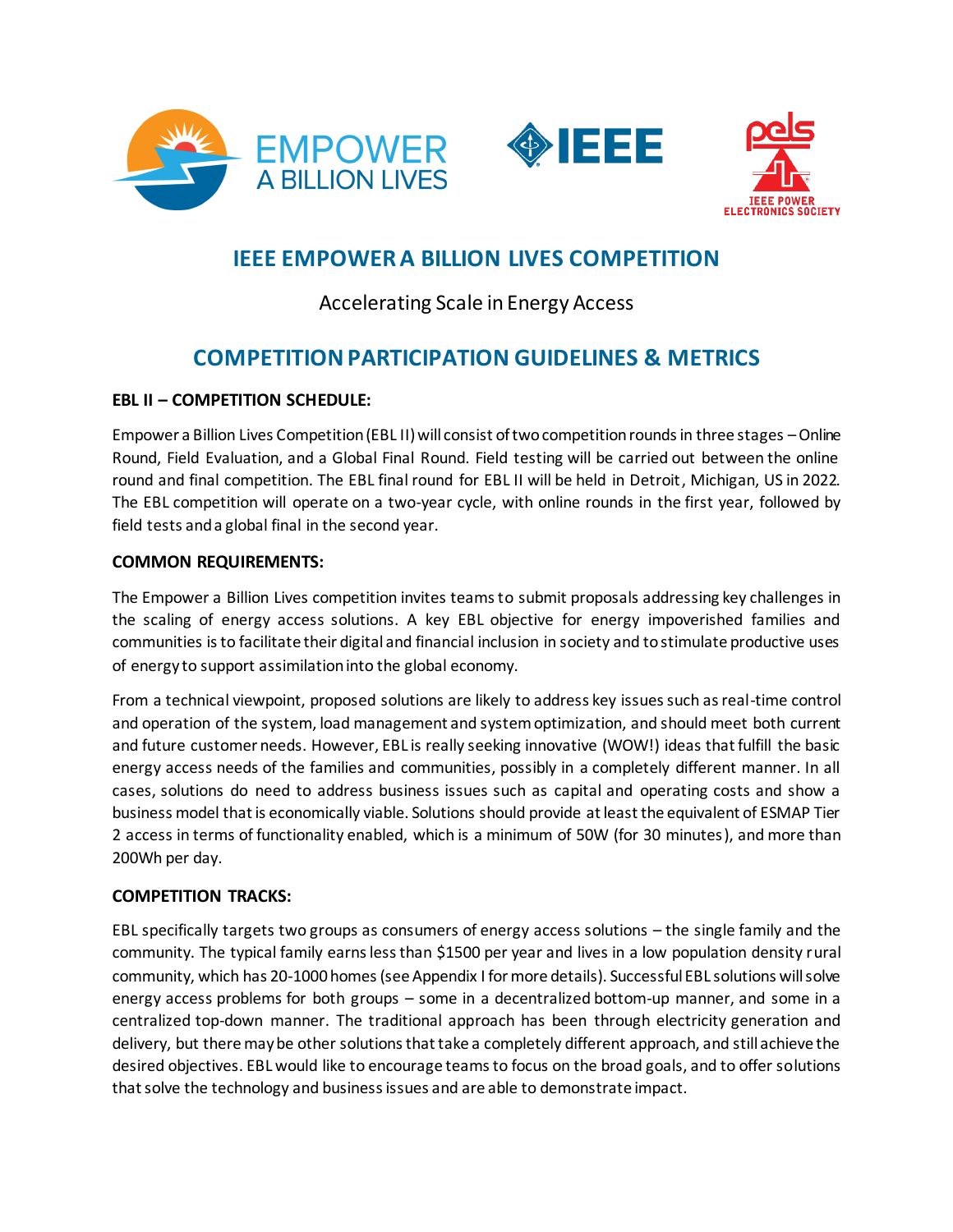Solutions can range from an entire power generation, delivery and management system; appliances (productive use of energy, clean cooking); or an enabling technology solution that addresses some of the key challenges in energy access (interoperability, scalability, sustainability, affordability). Teams can compete along the following tracks, noting that solutions may fit into more than one track:

- **Track D: Decentralized Model (TrD)**
- **Track C: Centralized Utility Model (TrC)**
- **Track A: Automation-centric solution (TrA)**
- **Track P: End-use energy (Productive Use of Energy, Clean Cooking) (TrP)**
- **Track E: Enabling Technologies (TrE)**
- **Track S: Student Teams (TrS)**

**Decentralized Model (Track D):** The proposed solution will serve single homes at the Tier 2 or higher without creating an entire distribution infrastructure in advance of when it is needed. A distribution network may be built and expanded whenever needed by interconnecting smaller systems on an ad-hoc basis to share resources, improve reliability, provide community level services and to realize operational and cost efficiencies. A successful solution will show technical viability and the business model needed to reach scale.

**Centralized Model (Track C):** The proposed solution is a centrally planned and implemented power generation and distribution model offering the core service at the community level. Individual families are served as customers from the centralized service. Operations and billing follow traditional utility models and may include some level of customer-owned generation and storage. The proposed solutions will address physical and transactive elements needed for sustainable operation and economic viability and will show the solution's potential for scaling.

For the tracks, Decentralized Model and Centralized Utility Model, the proposed solution should address the entire power generation, delivery and management system, including the physical, technical, social and business elements needed to operate the system sustainably.

**Automation-centric solution (Track A) [NEW THIS YEAR]:** The proposed solution is enabled by automation, with the underlying advantage of autonomous operations demonstrated via increased scale, resilience, simplicity, or a combination thereof. An example is a self-governed interconnection of smaller systems thereby allowing sophisticated solutions to be adopted by communities with insufficient technical exposure and/or skilled support infrastructure. A successful solution must demonstrate technical viability and an underlying business model that addresses scalability. This track prize is sponsored by the IEEE Control Systems Society.

**End-use Energy (Track P) [NEW THIS YEAR]:** The proposed solution will address appliances that enable productive use of energy (including clean cooking). Examples are appliances for the agri-food value chain (irrigation, cooling, agri-processing, livestock/poultry etc.), appliances enabling commercial activities, energy-efficient cooking appliances etc. The solution can be aimed at a single user solution (e.g., solar water pumps for irrigation, refrigerators, hairdressers and tailors tools etc.) or the community level (e.g. cold-storage rooms, agri-food processing hubs). Similar to the tracks above, a successful solution will show technical viability, the business model needed to reach scale and demonstrate the social and environmental impact of the solution.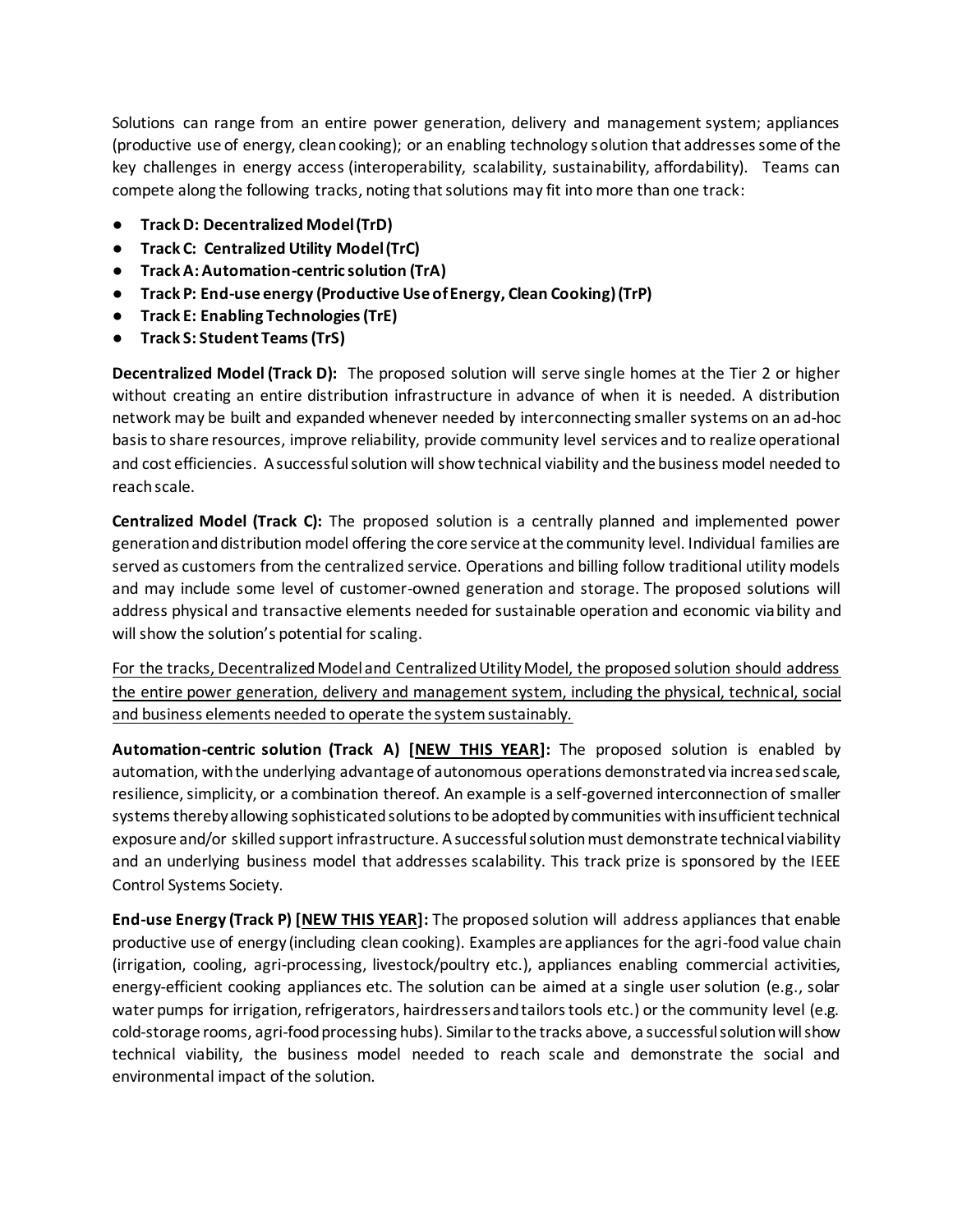**Enabling Technologies (Track E): [NEW THIS YEAR]:** The proposed solution in this category does not address the entire energy system but enables solving some of the key challenges of energy access solutions such as scaling, affordability, sustainability, interoperability. The competing solution can be a component (e.g., novel battery technology, parts suitable for recycling) or sub-system (e.g., battery management system, systems for remote control, monitoring, health and data analytics, digital payments etc.). Similar to other categories, a successful solution will show technical viability, the business model needed to reach scale and demonstrate the social and environmental impact of the solution.

**Student Teams (Track S):** This category is open only for teams composed of tertiary education institutions. The proposed solution in this category can be of the nature covered in the above five categories (decentralized model, centralized model, automation-centric solution, end-use energy and enabling technologies). The main difference with the other categories is in the requirements for field-testing student teams are not required to demonstrate their solution in a target community (as this can be difficult for a student team to execute due to constrained resources) but can perform field-testing in a suitable environment within their reach. However, a student team is free to choose to compete in one of the other categories, if they are able to comply with the field-testing requirements.

Beside the above tracks where teams will actively take part in the competition, there will be an opportunity for teams who do not want to compete or are not eligible due to the competition rules to demonstrate their solutions **(Demonstration Teams)** to the global energy access audience at the EBL-II related events (Global Final or other events).

The expectation is that solutions will target different levels of energy access with different levels of technical and business sophistication. Best performers will provide the highest level of performance and functionality at the lowest cost with a viable business model and the ability to rapidly scale in this market segment. The same metrics will apply throughout the competition, but with increasing rigor through the field evaluation and the global final. A team may state their preferred participation category; however, the category decision of the EBL Rules and Judging Committee will be final.

Judging for teams in both tracks depends on the ability to provide value, both at a single-family level and at the community level. Decentralized solutions have traditionally served a single family's needs with higher capital efficiency, but cost-effectively expanding system capacity and service levels to serve community needs has been challenging. Centralized solutions are traditionally better able to provide community level services, but with much higher capital and operating costs, normally requiring oversized infrastructure. End-use Energy Track solutions provide income generating or health and life quality improving opportunities on both single-household and community level. Enabling Technology Track solutions would preferably be usable in a wide variety of energy access solutions and contexts. Achieving economic viability for smaller communities, or for communities where the needs grow rapidly, has also been challenging. Winning solutions are likely to use technology and new business models to offer the best features of both – low capital cost, good asset utilization, flexibility, economic viability and system expansion ability as needed.

#### **ASSESSING SUCCESS:**

Participating teams using the process outlined in the next section will submit entries to the EBL competition. The review and judging process will reflect the goals and objectives of the EBL competition. A basic Judging Rubric is shown in Appendix II. Judges will be using this rubric to guide their scoring of the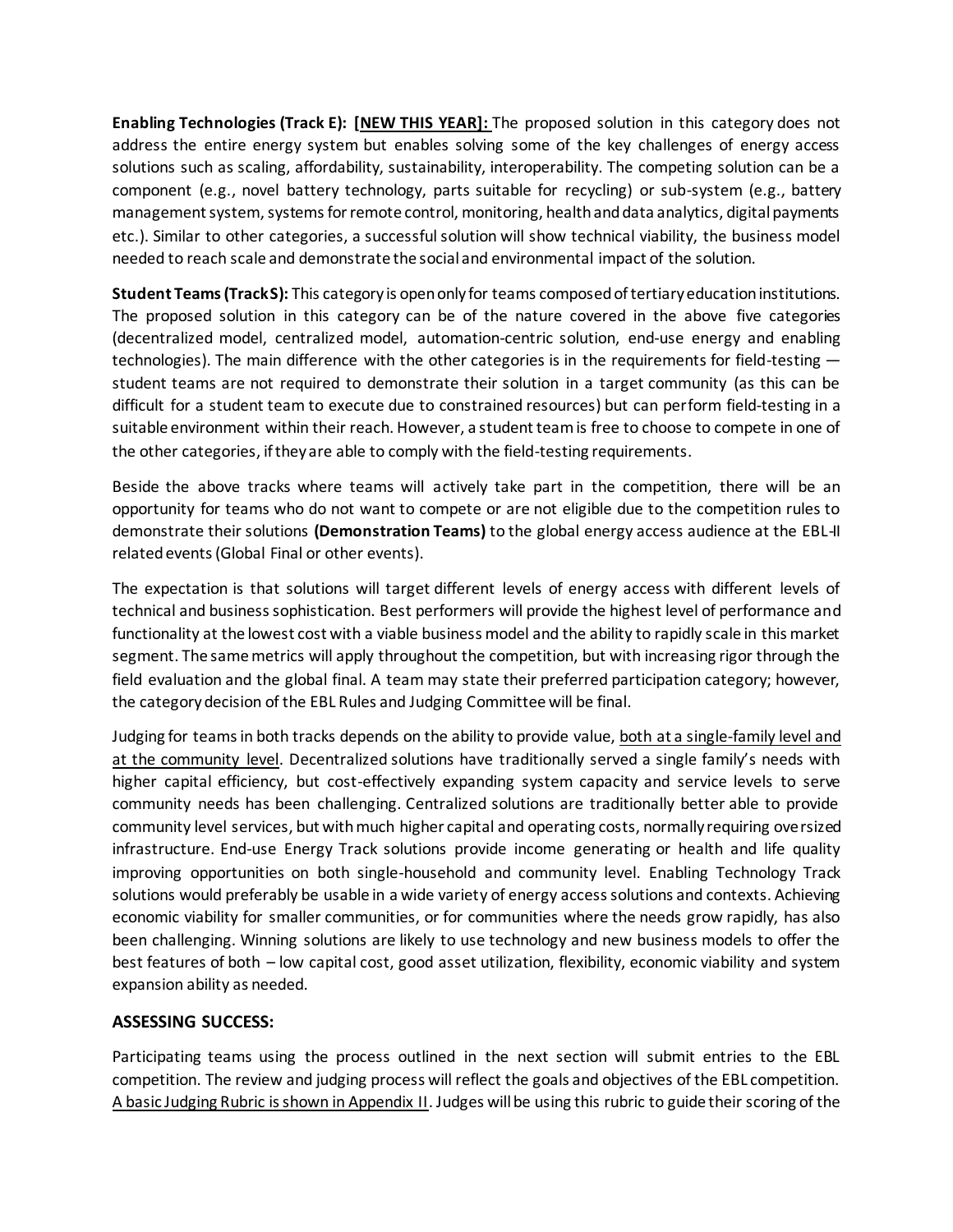proposed solutions. The rubric is available for competitors so they can ensure they have addressed relevant criteria in their proposals.

The Online Round will have a simple, two-stage, submission format. Teams will initially submit a short 3 page proposal. The proposals will go through the first screen and invited teams will be invited to submit full proposals (including a field test plan). The full proposals will be reviewed, and the selected teams will go through an interview with Judges, followed by carrying out field testing and participation in the Global Final. Teams should use the guide in Appendix I and II for preparing solutions and presentations, as judges will use the guide in the selection process.

Existing solutions and strategies may not be enough, and that new thinking is required. The judges will be actively looking for the **WOW!** factor in each topic area that shows novel cross-disciplinary thinking, which may provide new strategies for solving the scaling problem. These approaches include, but are not limited to, frugal engineering (ultra-low-cost but fully featured solutions), use of technologies such as PV solar, batteries, power electronics, decentralized control, cybersecurity, communications, IoT, cloud, AI/machine learning, edge-computing, block-chain, pay-go, mobile wallets, data analytics, etc., and new business models.

#### **HOW DO WE BUILD A TEAM – AND WHO CAN PARTICIPATE:**

EBL teams can include individuals from academic institutions, start-ups, research labs, NGOs, large corporations or interested individuals. Appendix I provides details on how to participate in EBL.

EBL invites companies that commercially offer products meeting the competition criteria to participate. The simplified process for such companies is to provide product details and specifications, evidence of operation and impact in the field, financial data as appropriate, and a review of the scaling potential. The Judging Rubric in Appendix II provides further details.

EBL specifically invites people who are currently involved with energy-access efforts in the target communities (see Appendix I and II) to become involved, and to bring their first-hand knowledge of the needs and aspirations of people in these communities to EBL teams. EBL also invites student teams from across the globe to participate. Faculty support in an advisory role is permitted but must be declared and should not trigger conflict of interest or intellectual property (IP) ownership issues as defined in the Official Contest Rules. EBL is also interested in fostering the development of 'open platforms' and 'open-source' software to enhance collaboration and promote creativity.

Solving complex problems can appear challenging for small teams with limited access to resources or newer technologies. EBL is establishing collaboration mechanisms so individuals and organizations seeking to partner can connect and collaborate.

People not allowed to participate in or to contribute directly to the solutions proposed or implemented by an EBL team include IEEE employees, members of the EBL Rules and Judging Committee, individuals who have a direct role in enforcing the metrics and rules for the competition and any other category of persons outlined in the contest rules. Individuals who cannot participate in EBL may provide financial support for a team. The team must declare this support and it must be approved, in writing, by the EBL Rules and Judging Committee. Review of submitted proposals will follow IEEE guidelines, typically used for review of technical papers, for conflict of interest management. In case there are questions regarding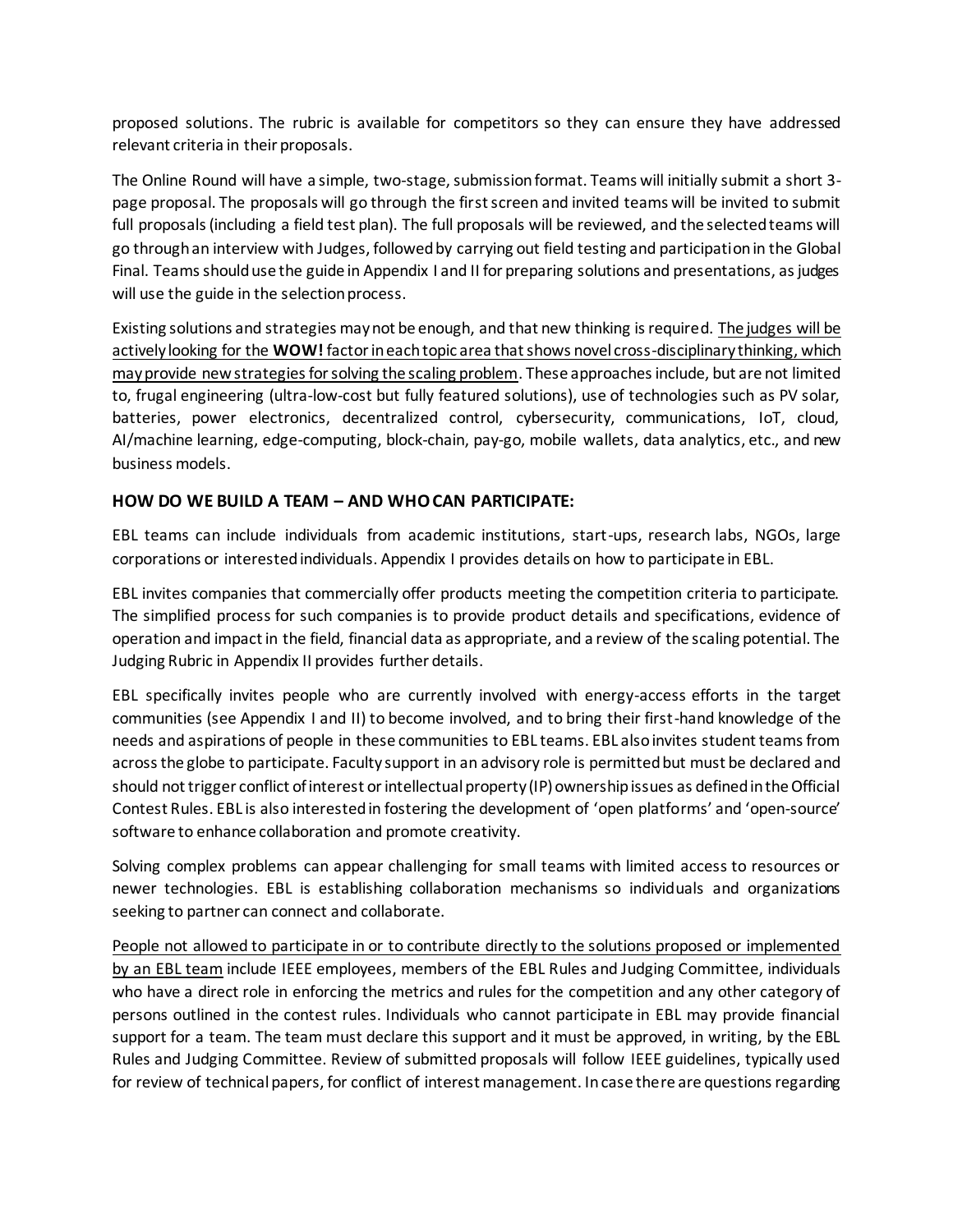eligibility of an individual to be a part of an EBL team, the decision of the EBL Rules and Judging Committee will be final.

Please visit the EBL website at [www.empowerabillionlives.org](http://www.empowerabillionlives.org/) to review the Official Contest Rules for teams submitting entries into the competition.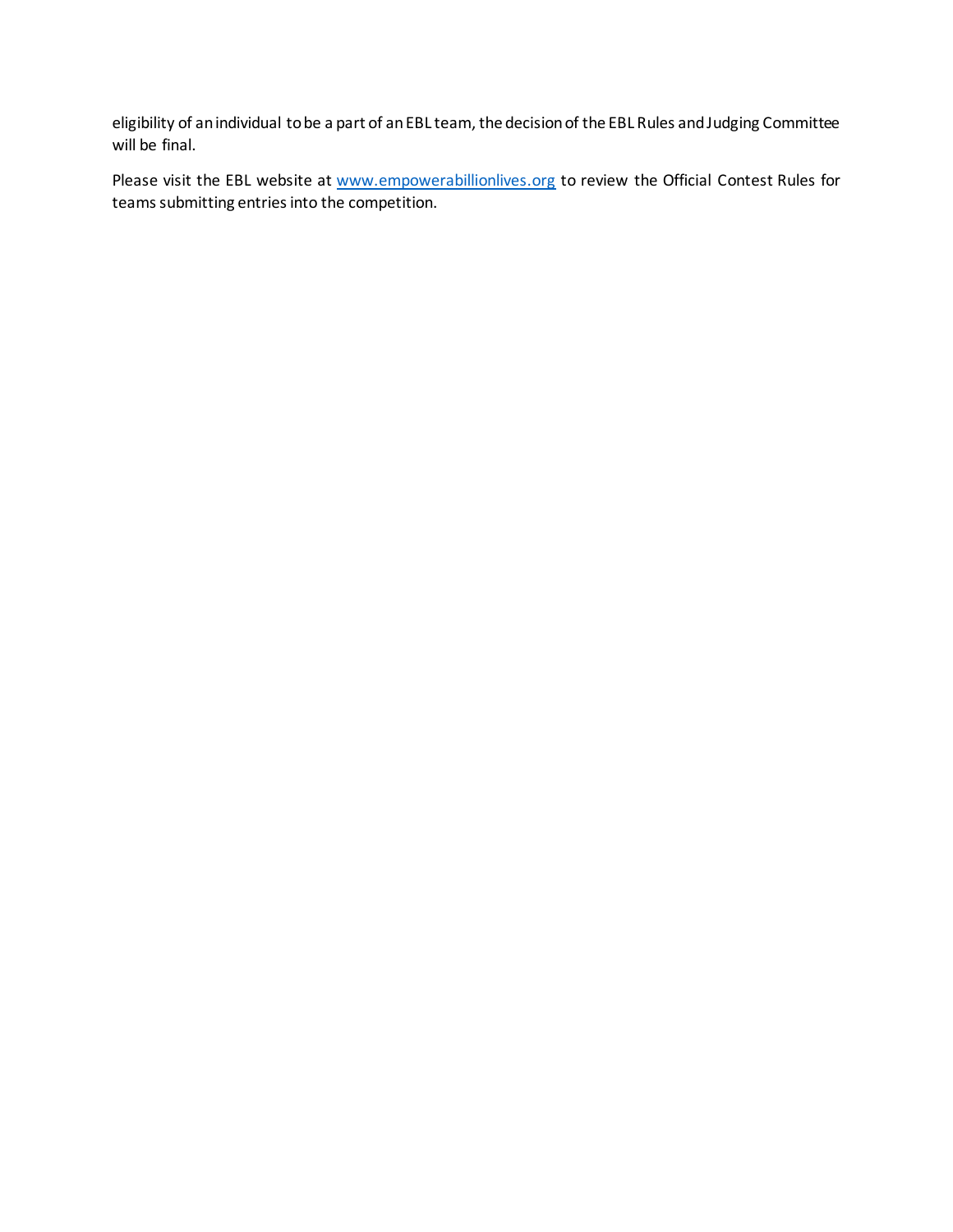## **APPENDIX I**

## **DETAILED INSTRUCTIONS FOR SUBMISSION OF EBL ONLINE PROPOSAL**

## **INSTRUCTIONS FOR PROPOSAL SUBMISSION**

#### **ONLINE ROUND 1: Deadline April 1, 2022**

Teams will submit their proposals online at <https://empowerabillionlives.org/compete/resources/> . The process is as follows.

#### **Team Registration**

- Fill out an online form indicating the team's 'Intent to Participate' in the competition as soon as possible.
- Upon receipt of this 'Intent to Participate', The proposal submission system (Open Water) will assign the team a Nomination Application identification number which allows the team to fully access EBL collaboration resources as they build a team and proposal.
- A Team Leader can only submit one proposal.

#### **Concept Paper Submission**

- EBL review leaders will review the 'Intent to Participate', primarily to see alignment with EBL goals and objectives, and may provide guidance to the team.
- Each team must submit a Concept Paper in Adobe PDF format by the above stated deadline. The Concept Paper must not exceed 3 pages in length, should be in the format specified, and must conform to the following requirements:
	- The Concept Paper must not exceed 3 pages in length including graphics, figures and/or tables.
	- The Concept Paper must be submitted in Word.doc or Adobe PDF format.
	- The Concept Paper must be written in English.
	- Page 1 should include Title, Target Track, Concept Summary, Relevance with EBL Goals, Team Organization and Capabilities, and may have photographs to support the Concept Paper.
	- Pages 2 and 3 are for the main body of the Concept Paper, including Challenges, Innovation, Proposed Work and Impact.
	- All pages must be formatted to fit on a 8-1/2 by 11 inch (or A4) paper with margins not less than 3/4 inch on every side. Text must be in font size 12 (except for figures and references), and it is the team's responsibility to ensure that the Concept Paper can easily be read by the Reviewers.
	- The Concept Paper is to be registered on the EBL submission platform and the EBL Control Number (Nomination Application ID# next to the Team Name at the Top of the submission page) should be included on the right-side header of every page. The Concept Paper can be uploaded on the site only after the Control Number is allocated.
- The Online Round submission must be uploaded anytime starting on September 7, 2021. Submissions will not be accepted after 11:59 pm EST (US) **December 31, 2021**.

#### **Concept Paper Decision Process: 2 January 2022 – 31 January 2022**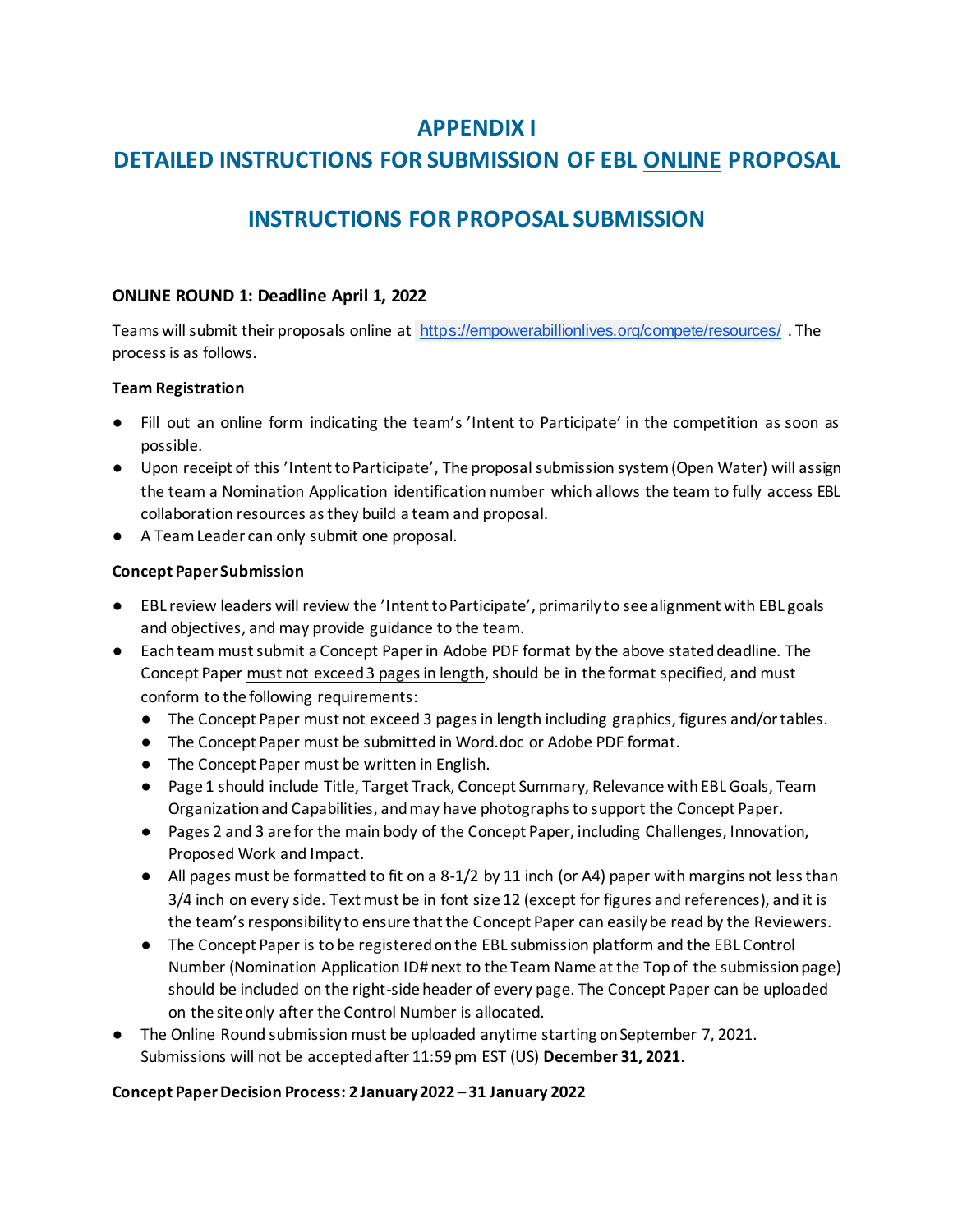- Team submissions will be reviewed by a panel of reviewers to check for alignment with EBL-II goals and objectives, and an ENCOURAGE/DISCOURAGE/OUT-OF-SCOPE response will be provided back to the teams. It is anticipated that this feedback and guidance will be provided by January 31, 2022.
- The review criteria for Concept Papers are:
	- o Alignment with EBL Goals and Criteria
	- o Impact if Successful
	- o Overall Technical Viability
	- o Business Model
	- o Field testing readiness
	- o WOW Factor

#### **Online Round 2 submission and decision process (15 June – 15 July 2022)**

- Submission of a full proposal including Field-Testing plan by qualified teams by **1 June 2022**
- The Full Proposal must not exceed 10 pages in length including the cover page, graphics, figures and/or tables.
- The full proposal should contain sections on Technical Solution, Impact, Business Model and Fieldtesting. Teams are encouraged to study the Judging Rubric (Appendix II) as they formulate their entry.
- The full proposals will be reviewed, and the selected teams will go through an interview with Judges (anticipated to take place in June/July 2022 followed by carrying out field testing and participation in the Global Final.
- The reviewers will score the entries with guidance from the Judging Rubric shown in Appendix II.

#### **Field Testing: 1 August 2022 and 15 January 2023**

Final details on the process for the Field-testing Round will be released prior to the close of the Online Round but are expected to include the following elements.

● Participation of team representatives in the Field-testing Round is mandatory (for all but Student Teams), including demonstration of a working solution, interview of community member and consumer and preparing a presentation to a panel of judges for the Global Final.

Devices in the field will use independent third-party data acquisition to obtain data on device and system performance. This data will be shared with the Teams.

#### **GLOBAL FINAL ROUND: March 2023**

The teams that successfully go through the Online Round and complete Field Evaluation will be eligible to participate in the Global Final Round in Orlando, Florida, US, March 2023 (IEEE APEC Conference).

Final details on the Field Evaluation and Global Final will be released prior to the close of the Online Round.

Prizes at the Global Final will include a Global Grand Prize Winner, Student Team Award, and may include Regional Awards and Global winners in each of the tracks, as well as additional prizes.

EBL intends to provide the data loggers used in the Field-Testing Round and may provide some funding to offset travel costs for one Team member to attend the Global Final. EBL will also provide a letter of support to accepted teams so they may fund-raise to offset costs of field-testing and travel for team members to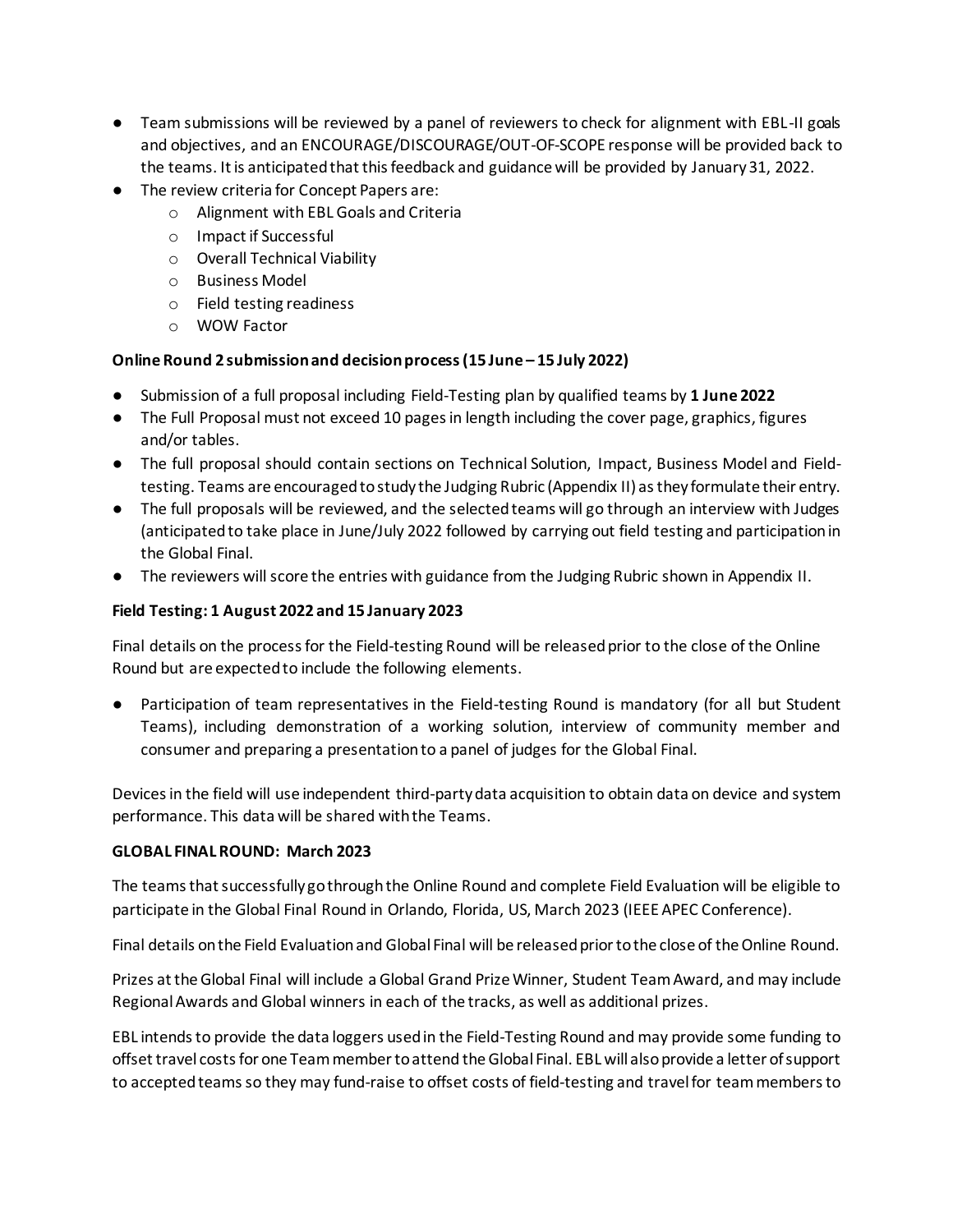the Global Final should they be invited. EBL will also provide a crowdfunding platform for teams to fundraise.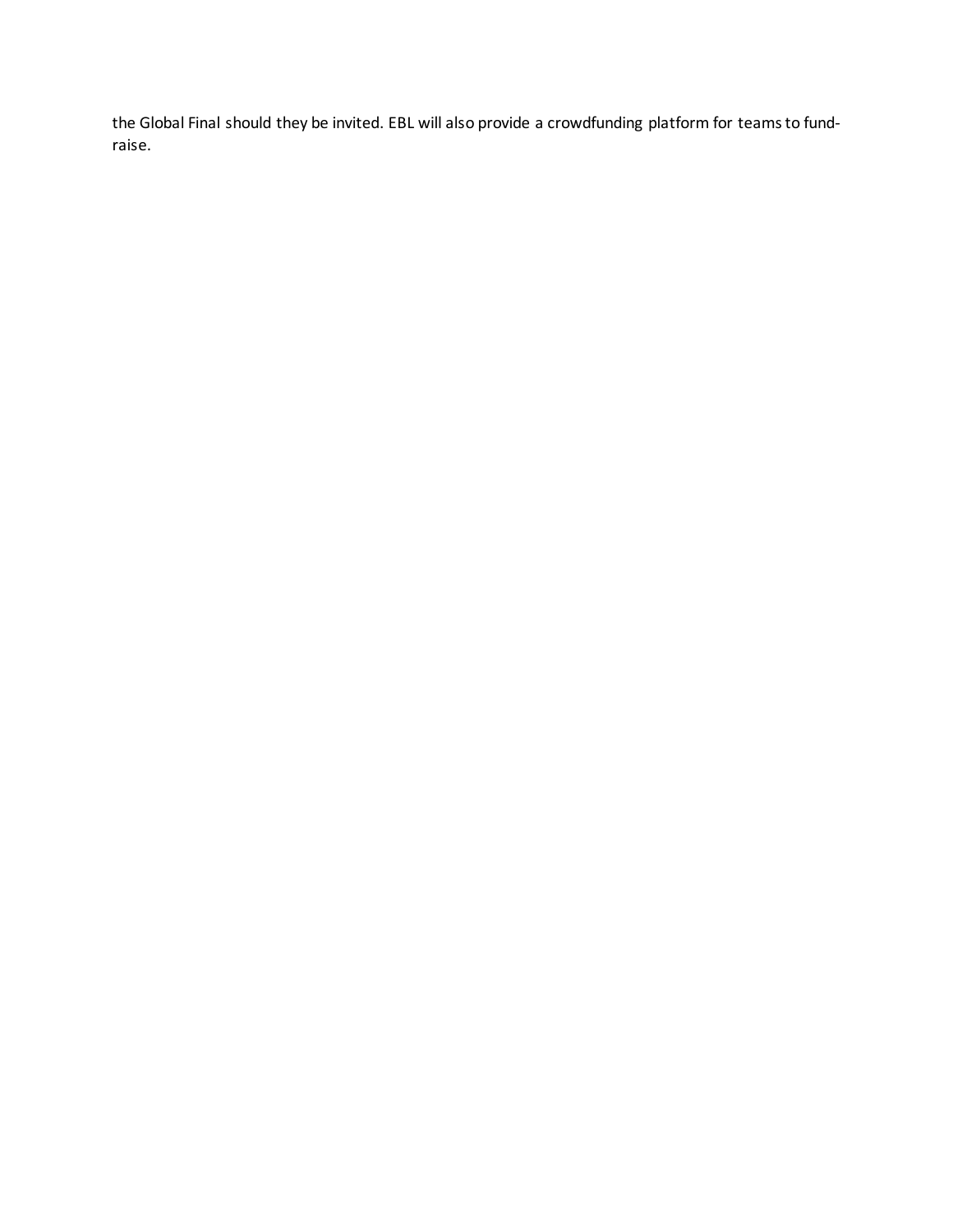## **APPENDIX II**

## **JUDGING RUBRIC**

#### **INFORMATION FOR COMPETITORS AND JUDGES/REVIEWERS:**

Proposals will be judged on the quality of plans presented in the proposal, the likelihood that a team will be successful in meeting the EBL objectives, technical and production feasibility, degree of innovation, and meeting the "WOW!" factors that will generate community excitement and acceptance. Other key criteria are evidence of each team's commitment, capability, experience, and resources to implement their solution in alignment with the metrics provided, over the duration of the entire competition.

Proposal instructions are outlined in Appendix I. Teams invited to participate in field testing and the Global Final are expected to adhere to the basic plans described in their proposals. Only one proposal per team.

This Judging Rubric provides guidance for reviewers and judges who will be evaluating proposals submitted by competing teams in the Empower a Billion Lives competition. It also provides transparency and alignment between competitors and reviewers/judges. The team's success will be assessed using three factors –

- **Impact Score:** measures the impact that the solution has on the family, the community and the environment.
- **Technology Score:** measures how technology is used to solve key challenges including scaling, interoperability, automation, sustainability, affordability.
- **Business Score:** assesses the business model including economic viability, scaling & sustainability.

Each factor has various sub-factors, with examples provided herein to guide the competitors and judges. It should be understood that these are examples and teams can use other criteria that they feel are compelling for their proposed solution. The total score will be the sum of the three individual scores and will be a key factor the judges consider in making their final determination of the Teams moving forward in the Online Round to field testing and the Global Final Round.

**Important note:** Not all the requirements and criteria presented below will be applicable to all the tracks, in particular End-Use Energy and Enabling Technologies. In most cases, the applicability of the requirement to a Track is obvious and not explicitly indicated.

#### **BROAD SOLUTION REQUIREMENTS:**

**Qualification Requirement:** The proposed set of products or services have to meet customer's growing needs. Proposed solutions should provide at least Tier 2 electricity access (Tier 2 is defined by the [ESMAP](https://www.esmap.org/node/55526)  [Multi-Tier Framework](https://www.esmap.org/node/55526) for household electricity supply to be min 50 W peak for 30 minutes or min 200 Wh daily supply capacity). Anticipate that a target family may start below a Tier 2 level, but may grow over several years to Tier 2 levels of consumption. The solution should be able to meet the energy needs of the Target Household and the Target Community through this journey.

#### **Target Community:**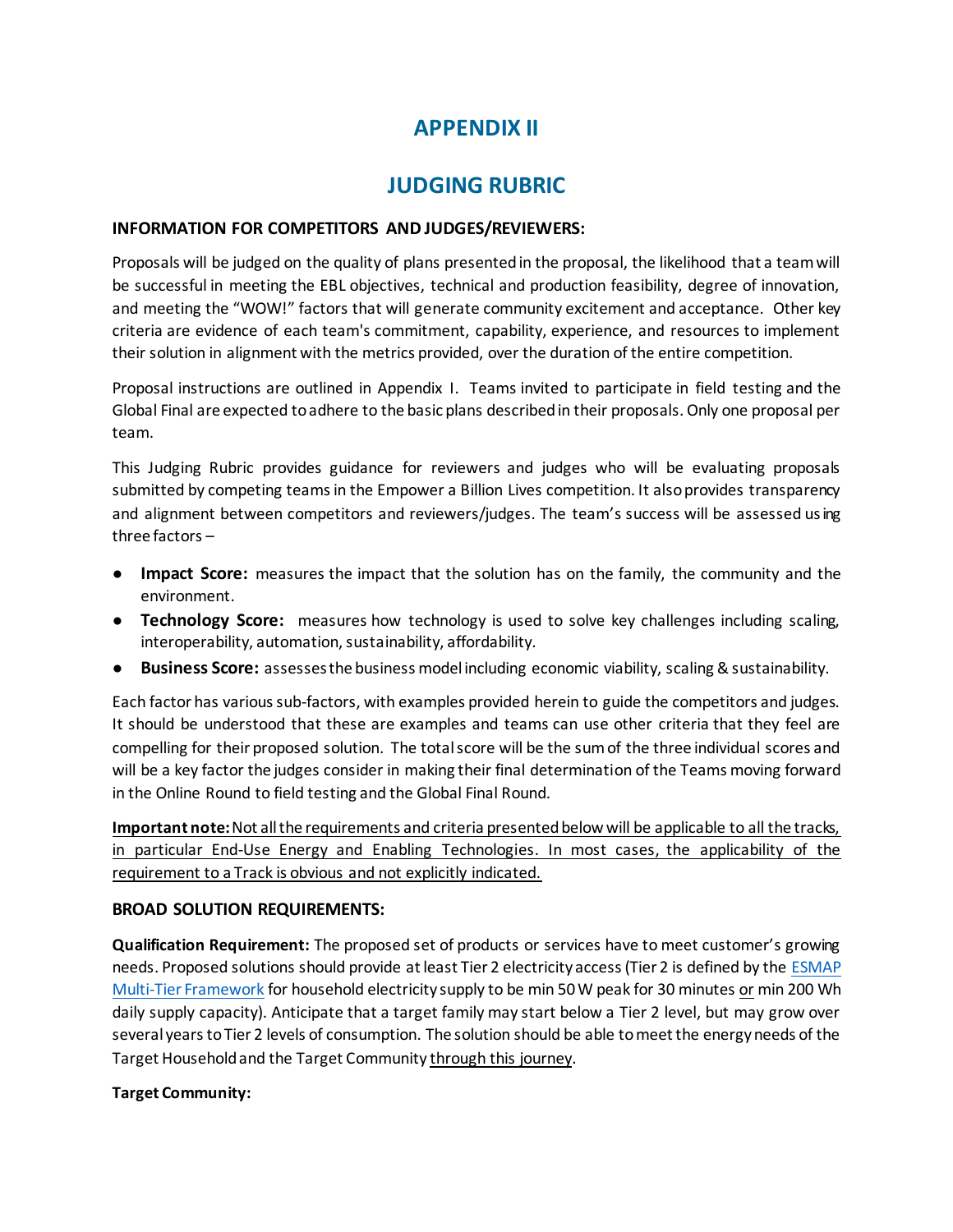- 20-1000 homes per community with low population density
- Average purchasing power \$1500/year per household
- Currently off-grid with little to no penetration of solar lanterns (Tier 0-1)
- Possibility of a poor grid on a 7-10 year horizon for some locations
- Mostly residential and agricultural, some small commercial, light manufacturing activities present – seeking to transition to a community with much higher income earning potential
- Less than 50% of households have bank accounts, and less than 30% have smartphones

#### **Target Household:**

● A typical target household is five people including two parents under forty years of age, with three children under the age of 10. Parents typically have no formal education or crafts training. The family's primary language is a regional language. Their average income is \$1.90 per person per day or \$1,500 per year for the whole household. (Calculated on a purchasing power parity basis.) Child labor is not allowed.

| LOW ENERGY USE FAMILY: Minimal System |                                                                               | HIGH ENERGY USE FAMILY: Expanded System  |                                                                                       |
|---------------------------------------|-------------------------------------------------------------------------------|------------------------------------------|---------------------------------------------------------------------------------------|
| Performance with Proposed Solution    |                                                                               | Performance as Family Situation Improves |                                                                                       |
|                                       | Min 200 Wh/day and min 50 W peak power                                        | ٠                                        | Min 1,000 Wh/day or min 200 W peak power                                              |
|                                       | Available min of 4 hrs/day, and 2 hrs/night                                   | $\blacksquare$                           | Minimum of 6 hrs/day, and 4 hrs/night                                                 |
|                                       | Lighting and phone charging are high priority                                 | ٠                                        | Lighting and phone charging are high priority                                         |
|                                       | Digital inclusion & productivity enhancement                                  | $\blacksquare$                           | Appliances and productivity are important                                             |
|                                       | Family is financially constrained, using<br>services when funds are available |                                          | Family aspires to grow, productivity and<br>community services increasingly important |



Fig 1: Tier 1 and Tier 2 usage as defined by ESMAP multi-tier framework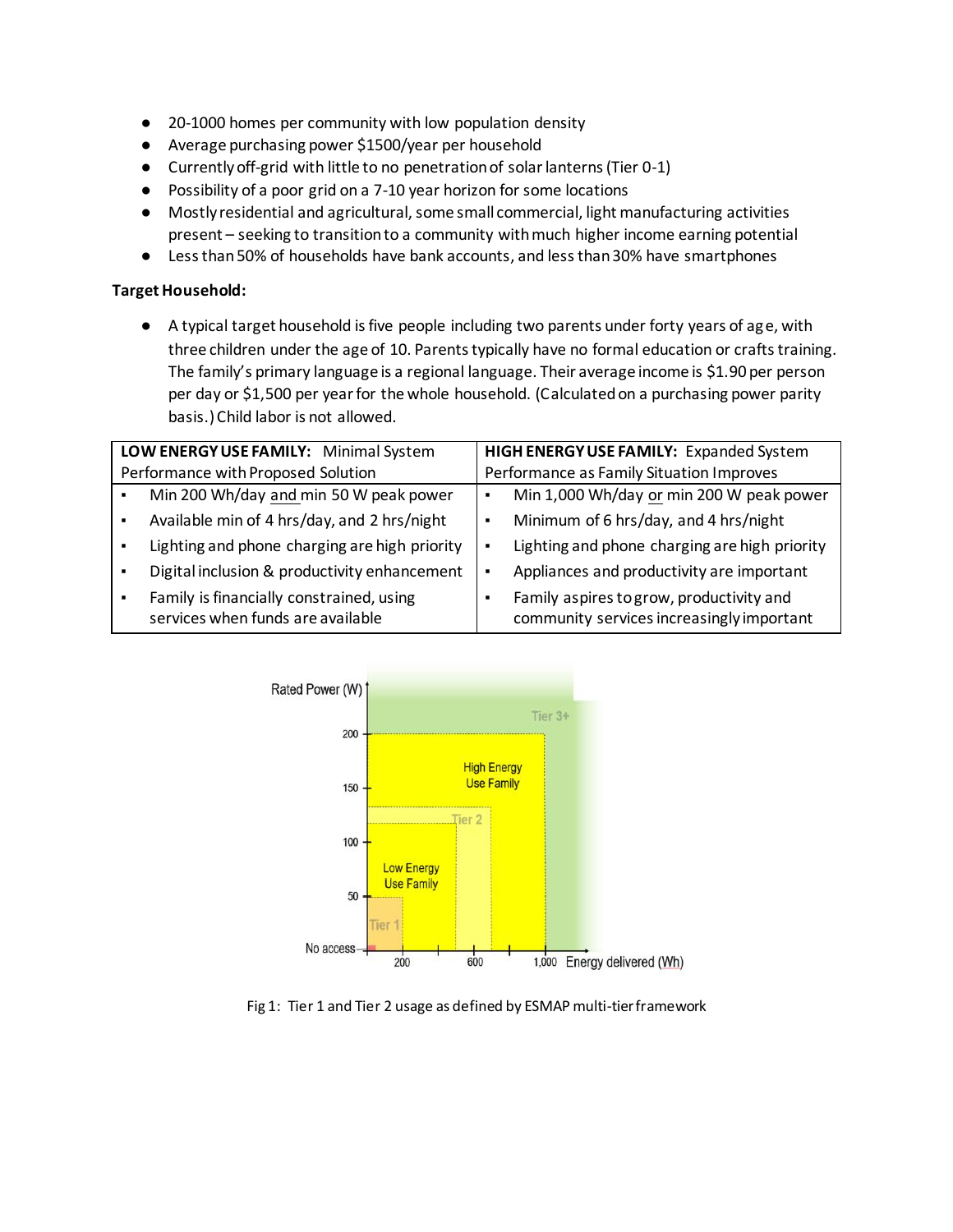## **Impact Score**

It is anticipated that many teams will not have fully informed answers on the Impact Score section during the Online Round. Judges/reviewers expect the teams to show an understanding of the problem, a pathway to a proposed solution, and preliminary results that show that the team has a viable approach and knowledge of the technology areas they intend to use. The Field Test Review and the Global Final will take an increasingly rigorous assessment on the factors shown below.

Table 1.1 below shows the various factors that judges will consider in assessing a team's Impact Score.

|                                          | <b>Key Factors to Consider</b>                                         |
|------------------------------------------|------------------------------------------------------------------------|
|                                          | Meets basic LOW-ENERGY USE family residential needs                    |
|                                          | Expands to meet HIGH ENERGY USE family needs (including clean          |
|                                          | cooking, digital inclusion and basic comforts in an energy constrained |
|                                          | context                                                                |
| <b>Creates Value for Family</b>          | Improves livelihood and enhances income earning potential for single   |
| and Community                            | family                                                                 |
|                                          | Meets critical community needs                                         |
|                                          | TrD: Interconnected single home solutions meet community needs         |
|                                          | TrC: Utility system meets community needs                              |
|                                          | TrP: Appliance suitable for community productive energy needs          |
| Easy for Target Family to                | Simple to deploy and use for target family                             |
| Use                                      | Allows family to affordably meet increasing energy needs               |
| Affordable                               | Meets family cost and service targets and expandability                |
|                                          | Flexible pricing/payments options, PAYG, subsidized payments           |
| <b>Creates positive social</b><br>impact | Health and well-being improvements, gender inclusivity                 |
|                                          | Reduces or avoids GHG emissions, reduces e-waste, enables circular     |
| <b>Environmental impact</b>              | design                                                                 |
|                                          | Suitable for providing energy access in communities impacted by        |
| Resiliency                               | climate change, political and social instabilities                     |
| <b>WOW factor</b>                        | WOW factor                                                             |

As an illustrative example, here are some possible impact issues competitors can consider. Competitors are encouraged and free to use metrics that are consistent with their solution and storyline.

- **Creating Value for Family**:
	- Basic Low-Energy Use examples: Space lighting, cell phone charging, radio, television, etc.
	- **High-Energy use examples**: Digital access (laptop or tablet), fan, refrigerator, smart cooking
	- **Enhances single family income earning potential**: Enhances existing non-electrical occupations (dairy, pottery, masonry, weaving, agriculture, sewing, food packaging, etc.); increased income from agri-food activities (irrigation, food processing, cooling, livestock/poultry machinery), new income from activities requiring electricity (advanced sewing, power looms, food stalls,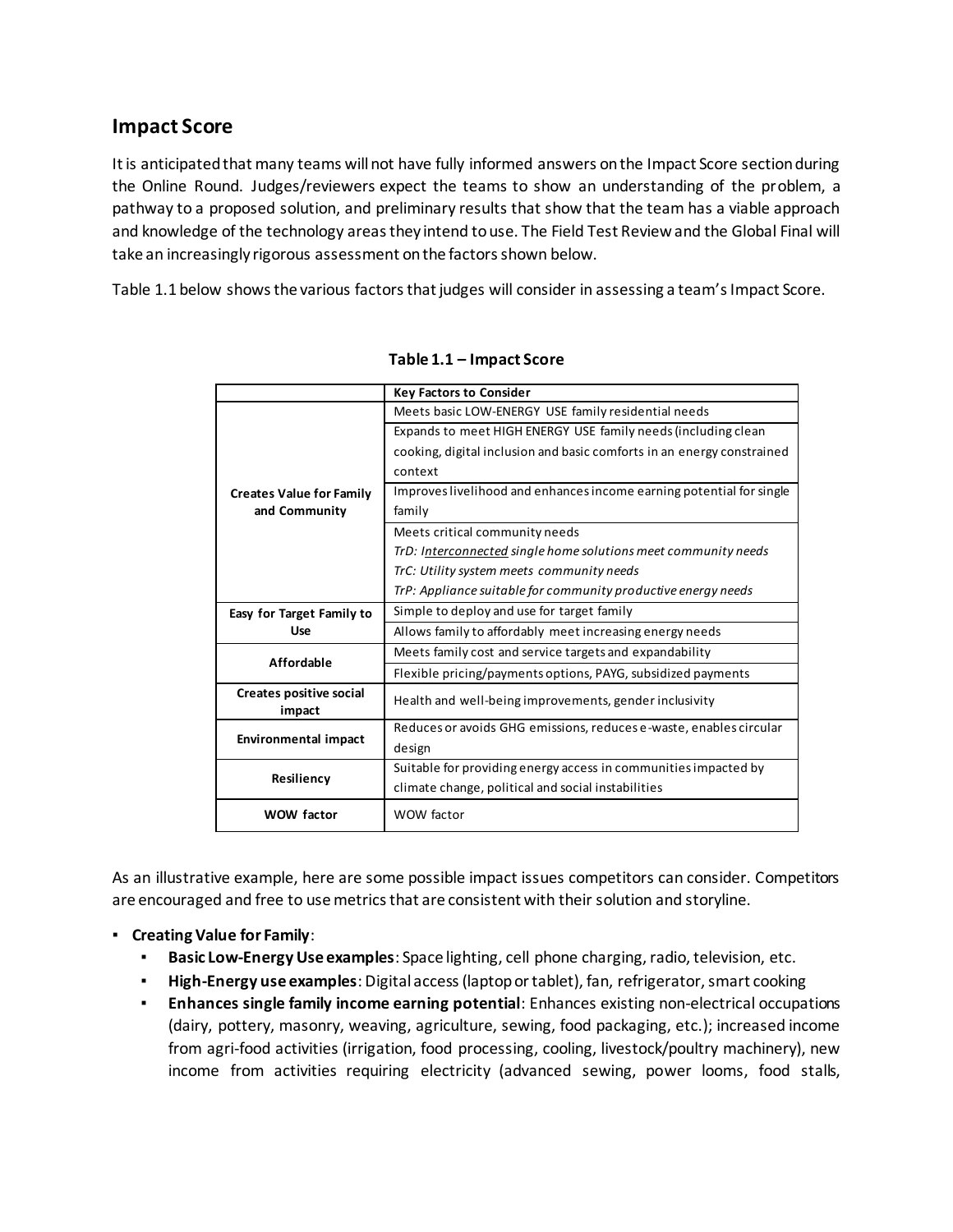refrigeration, printing, internet café, etc.); new income from energy infrastructure (sharing energy resources, technical and non-technical support jobs)

- **Meeting critical community needs examples:** Public lighting. water pumping & purification; education including digital access, lighting, cooling; health facilities (local health centers, telemedicine); job creation through light manufacturing
- **Easy for Target Family to use**:
	- **Simple to deploy and use**: No local technical support needed; Suitable for users with no education (including illiterate users); Rugged in typical use scenarios
	- **Allows Target Family to affordably meet increasing energy needs (example)**: Building blocks allow growth to high-use whenever family needs and can afford; Simple to use wiring and connectors to interconnect discrete elements; Allows use of energy and resources from others in the network to minimize family investments and costs
- **Affordable examples**:
	- **Meeting Target Family cost, level of service & expandability objectives:** Estimate cost per year for family at minimum use level; Show affordable pathway to grow as family needs and ability to pay increase; Is it easy for family to transition from low-use to high-use in 5 years; Preserves value of investment as grid (finally) arrives
	- **Flexible Pricing/PAYG:** Allows pay-as-you-go billing or equivalent functionality; No bank account needed, mobile payments, micro-finance, credit history; Supports electronic wallets – e.g. PayTM, or use of cryptocurrencies; Reduces family cost by providing value to external stakeholders
- **Environmental impact examples:**
	- **Reducing e-waste** by extending life-time of components and systems; use of recyclable, abundant and non-toxic materials; facilitating repairability, reuse and recyclability of components and systems
	- **Avoiding or reducing GHG emissions** by replacing polluting energy sources by clean ones
- **Resiliency**
	- **Easily deployable solutions** in contexts of displaced populations, communities affected by extreme events caused by climate change.
- **WOW factor**:
	- Provides new and unexpected insight and novel way of creating value for target customers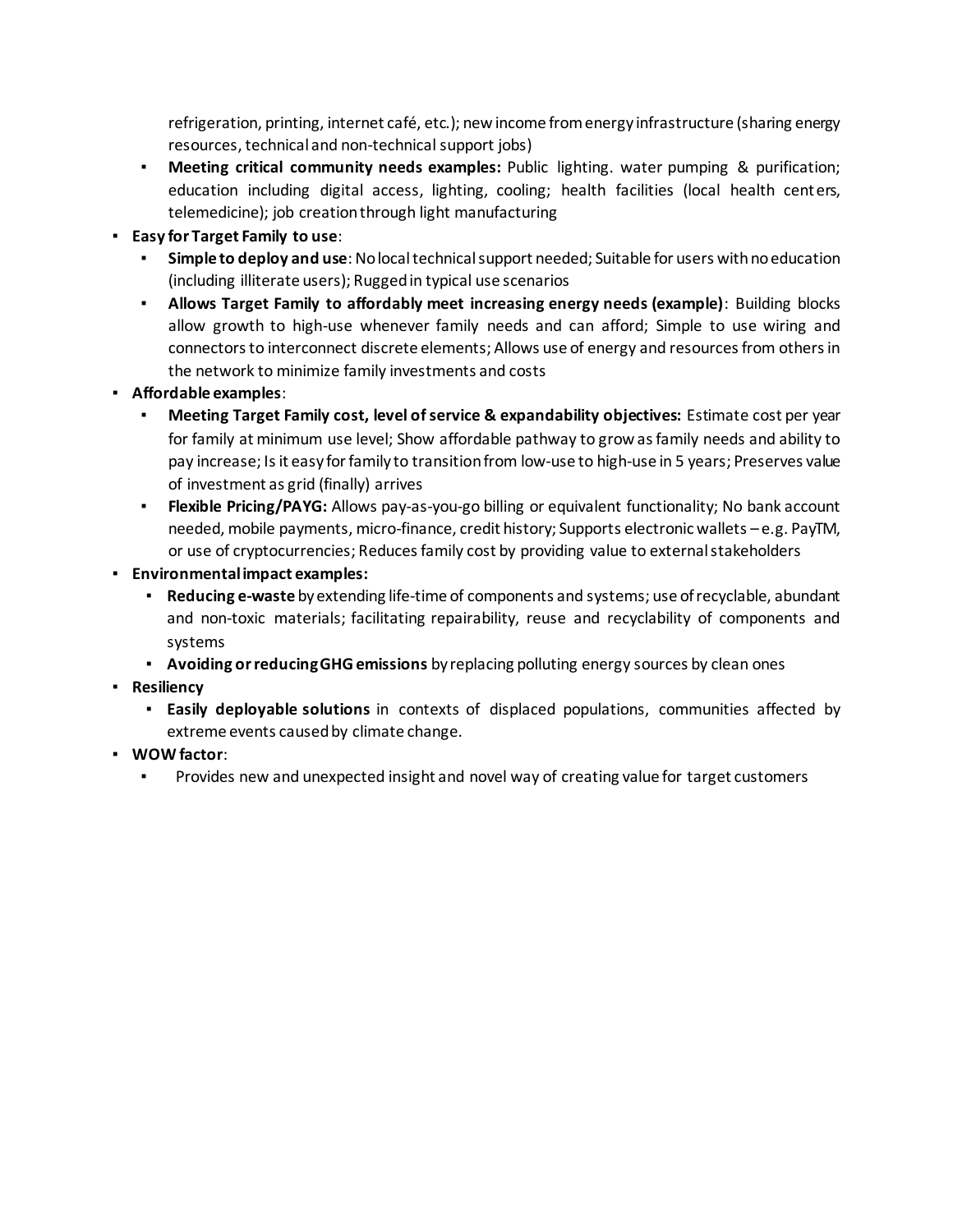## **Tech Score**

It is anticipated that many teams will not have fully informed answers on the Tech Score section during the Online Round. Judges/reviewers expect the teams to show an understanding of the problem, a pathway to a proposed solution, and preliminary results that show that the team has a viable approach and knowledge of the technology areas they intend to use. The Field Test review and Global Final will take an increasingly rigorous assessment on the factors shown below.

Table 1.2 below shows the various factors that judges will consider in assessing a team's Tech Score.

|                             | <b>Key Factors to Consider</b>                                         |
|-----------------------------|------------------------------------------------------------------------|
|                             | Generation and energy storage                                          |
|                             | Meets min Tier 2 requirements                                          |
| <b>System Specification</b> | Power delivery, control and monitoring                                 |
|                             |                                                                        |
| Scalable                    | Technology enables rapid scaling and large device fleet management     |
| Expandable                  | System expands as need grows without large upfront investment          |
| Operations and              | Ease of installing, commissioning, maintaining and servicing system    |
| sustainability              | and fleet of devices and wires (if needed)                             |
|                             | Enables use of solutions from different vendors at the end-user level; |
| Interoperability            | stimulates standardization of hardware, software and architectures;    |
|                             | enables integrated power system of the future                          |
|                             | Novel low-cost communications backbone (or similar function            |
| <b>Cloud Connectivity</b>   | without connectivity)                                                  |
| <b>Advanced Features</b>    | System optimization and analytics                                      |
| <b>WOW factor</b>           | WOW factor                                                             |

**Table 1.2 – Tech Score**

As an illustrative example, here are some possible impact issues competitors can consider. Competitors are encouraged and free to use metrics that are consistent with their solution and storyline.

- **System Specification examples**:
	- Generation and energy storage: Peak watts; watt-hours per day; availability on-demand; cycle efficiency, life, charge-discharge cycles, size, safety
	- **Environmental system footprint**: Delivers Tier 2 power and energy with low carbon footprint; compact and lightweight; easy and intuitive to install, commission, & operate; operates in target environment; fully recyclable at the end of life
- **Scalability examples:** 
	- Measurement, bill delivery and dues collection in target community; minimizing cost of managing fleet of energy devices in multiple regions; remote stop and start service upon theft, non-payment or non-compliance; Not dependent on region-specific service providers
- **Expandability examples**:
	- Ability to expand with family/market growth and need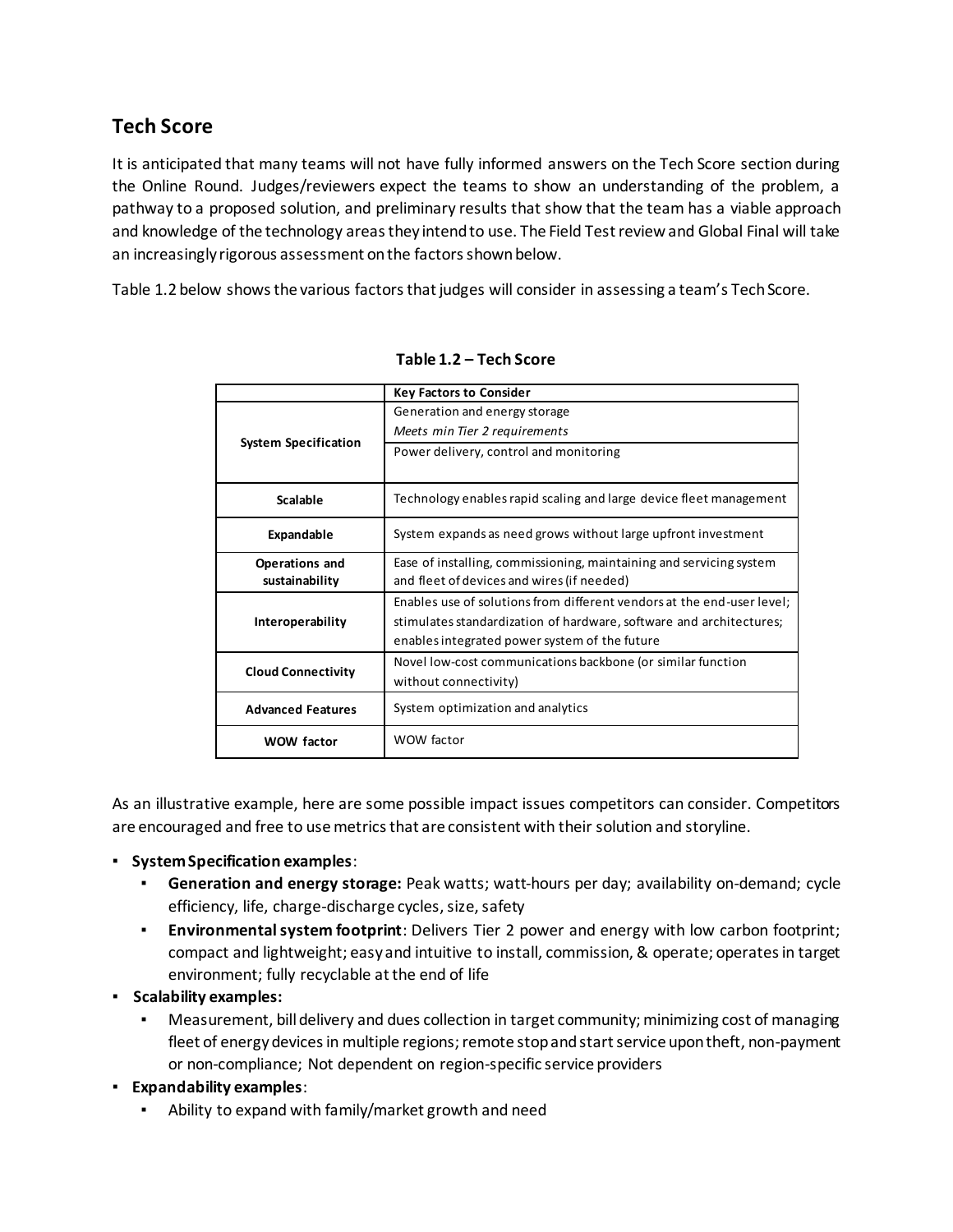- Easy interconnection of single-family home sources and storage to create a higher capacity system to meet community needs
- Fully plug and play, modular, easy in-field upgrades, expand loads/sources
- **Operations and sustainability:**
	- Easy install & commission process without need for trained field personnel; Servicing/maintenance by local people with minimal technical training; automated fleet management process, including remote diagnostics; managing regional compliance needs
- **Interoperability examples:**
	- Appliances of different vendors compatible with the energy system; interoperability with other types of energy systems (microgrids, SHSs, grid); open-source solutions that enable scaling
- **Cloud Connectivity examples:**
	- Benefits of cloud and internet connectivity, asset tracking, fleet management, additional value delivery from external stakeholders, ability to realize these functions without Cloud Connectivity
- **Advanced Features examples**:
	- **System optimization & Data Analytics**: estimate energy availability over week, learn profiles; Cloud connectivity and fleet data access for superior optimization; Advanced data analytics across device fleet, allows 'sharing economy' model
- **WOW Factor**:
	- Uses technology in novel ways to provide exciting new value and has game changing potential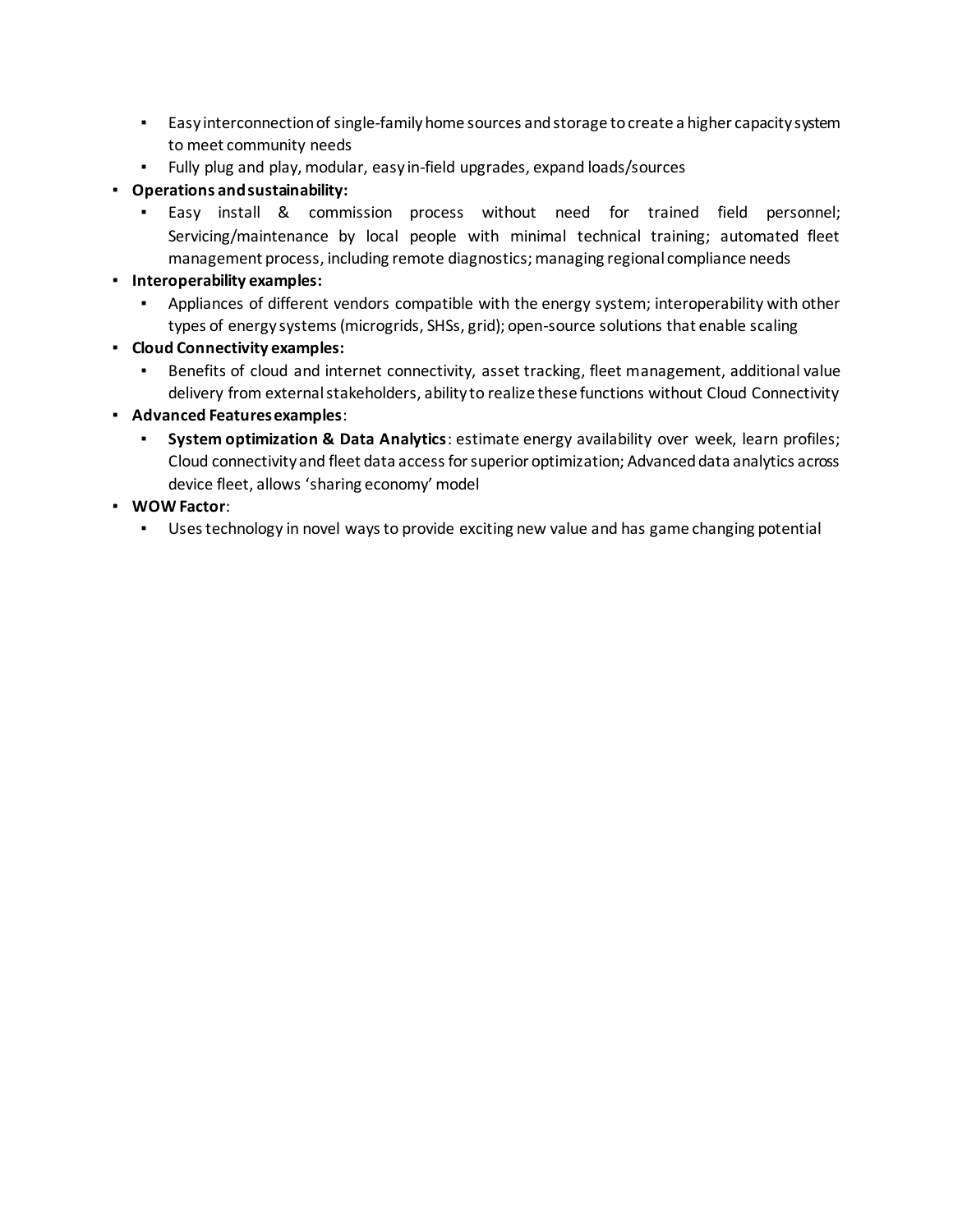#### **Business Score**

It is anticipated that many teams will not have fully informed answers on the Business Score section during the Online Round. For the Online Round, the judging metrics are intended to guide the teams and the judges on factors that are considered important and to have the teams express how they are thinking about these issues.

Table 1.3 below shows the various factors that judges will consider in assessing a team's Tech Score.

|                         | <b>Key Factors to Consider</b>                                                                                                                                                                       |  |
|-------------------------|------------------------------------------------------------------------------------------------------------------------------------------------------------------------------------------------------|--|
| <b>Financial Model</b>  | Simple financial model, including key assumptions<br>Target is to serve two representative communities - of 100<br>homes, 1000 homes, where consumption grows from LOW-USE to<br>HIGH-USE in 5 years |  |
|                         | Economic viability                                                                                                                                                                                   |  |
|                         | Value Stacking                                                                                                                                                                                       |  |
| <b>Scaling</b>          | Billing and Collection Model                                                                                                                                                                         |  |
| <b>Resilient</b>        | Dropping prices                                                                                                                                                                                      |  |
|                         | Sporadic income streams                                                                                                                                                                              |  |
|                         | <b>Subsidies</b>                                                                                                                                                                                     |  |
| <b>External Funding</b> | Novel funding models to help scaling                                                                                                                                                                 |  |
|                         | Value for external stakeholders                                                                                                                                                                      |  |
| <b>WOW factor</b>       | WOW factor                                                                                                                                                                                           |  |

#### **Table 1.3: Business Score**